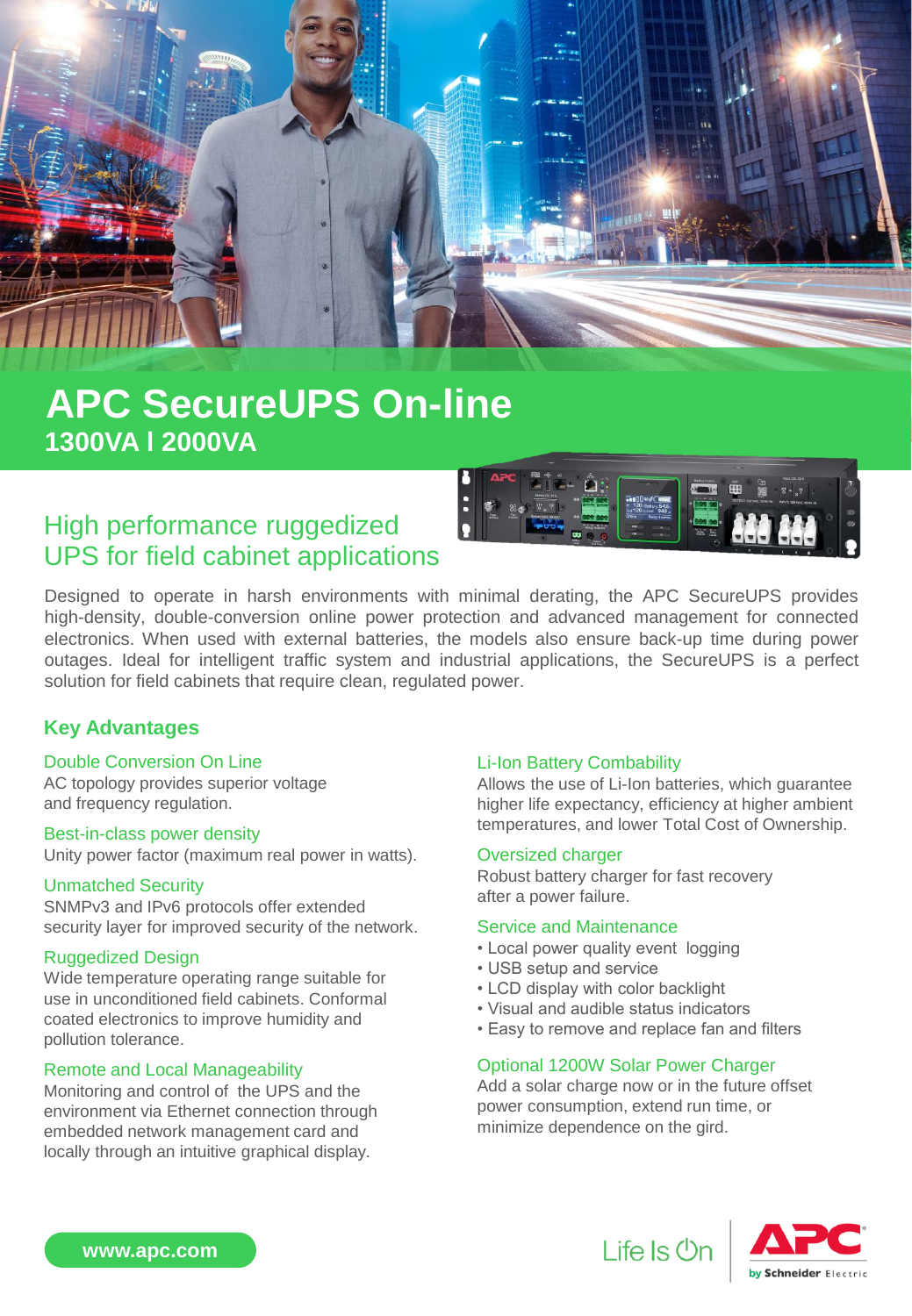## **APC SecureUPS On-line 1300VA & 2000VA**  Product Overview



### **LCD Display Features**



#### **LCD display screen**

Accurately provides real-time status updates in your choice of basic or advanced menus

#### **UPS status (scrolling)**

- Output voltage
- Input voltage
- Output frequency
- Runtime • Load
- Battery health

#### **Control**

- UPS and outlet group
- **settings** • Bypass control
- 

#### **Configuration**

- Output voltage, frequency
- Language, brightness, contrast
- Alarm volume • IP address

#### **Test and diagnostics**

• Initiate battery and runtime calibration tests

#### **About**

• UPS serial number, battery part number • Battery install and suggested replacement dates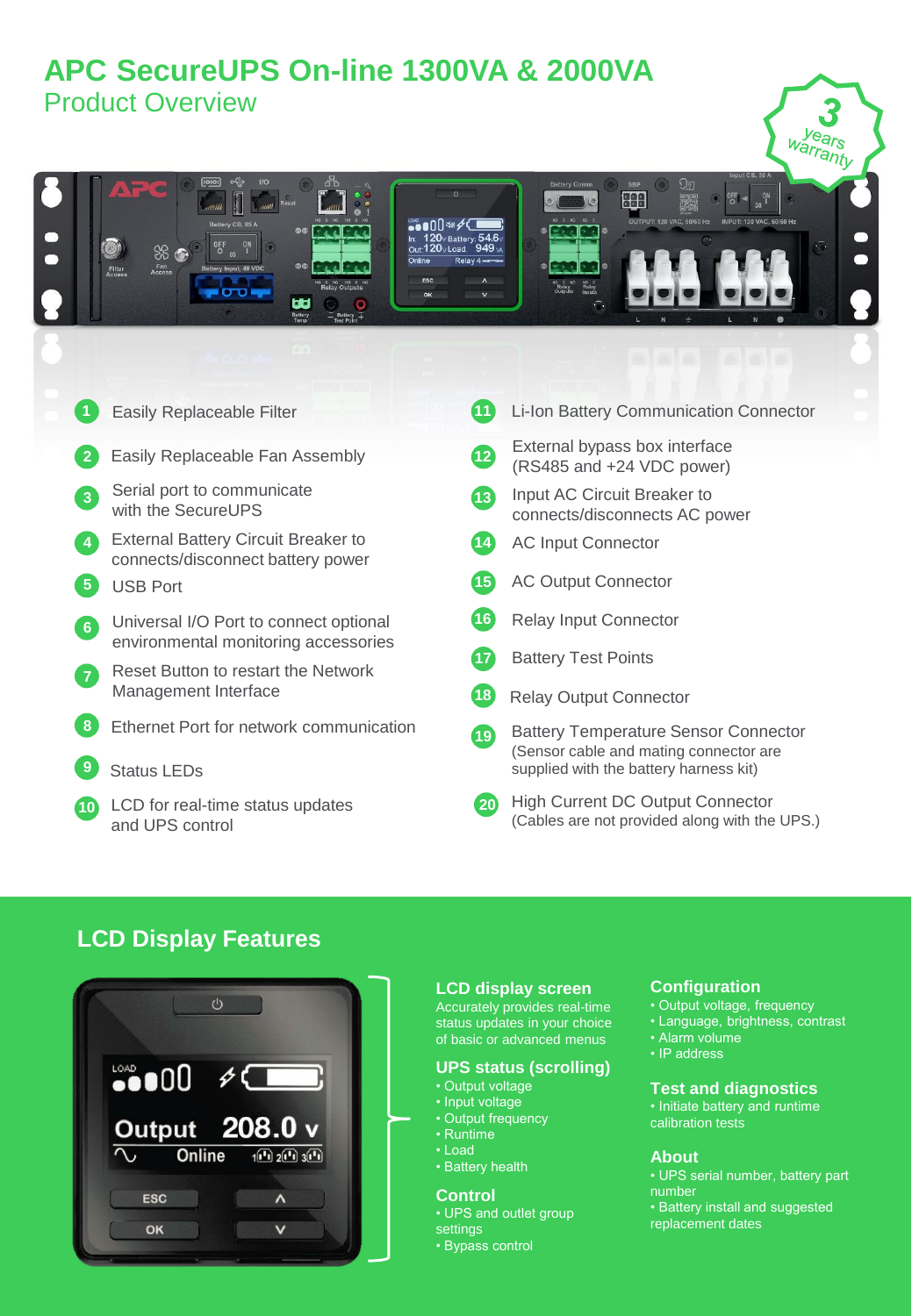# **Accessories**

#### **Battery harness kit**

Connect the 48V battery string to the product to enable the use of multiple battery strings.

#### **Part numbers:**

XH102DXXXA - Battery Harness 100Ah 48Vdc Kit XH050DXXXA - Battery Harness 50Ah 48Vdc Kit

#### **Extended Temperature Batteries**

Long backup times available with up to eight 100 Ah lead-acid batteries. Extend temperature with batteries best suited for harsh environments.

#### **Part numbers:**

XB102XX1XS - Battery 100Ah 12Vdc XB050XX1XS - Battery 50Ah 12Vdc

#### **Battery heater mat**

Allows battery use in extreme temperatures – 2 sizes available: 256 and 365 sq. ft.

#### **Part numbers:**

XM050DXXXA - Battery Heater Mat 256 Sq In. 120Vac XM102DXXXA - Battery Heater Mat 365 Sq In. 120Vac

# **APC SecureUPS On-line**

### Main applications

#### **Intelligent Traffic System (ITS)**

- ✓ Traffic signals (Signalized Intersections)
- ✓ Ramp metering
- ✓ Roadside monitoring systems (cameras for enforcement, safety, and congestion; radar, in-road / near-road sensors, weather and air quality sensors)
- ✓ Dynamic Message Signs
- ✓ Public transportation field controls
- ✓ Tolling systems
- ✓ Tunnel control systems
- ✓ Rail crossings signals

#### **Li-Ion Batteries**

**Part numbers:** XBP48RM1U-LI - Smart-UPS On-LineLi-Ion Battery Pack

#### **Environmental Monitoring Accessories**

Optional accessories to increase environmental control through sensors.

**Part numbers:**

AP9335TH - Temperature/humidity sensor AP9810 - Relay input/output connector - supports two input contacts and one output relay



#### **Industrial Applications**

- ✓ Telecommunications
- ✓ Distributed Antenna Systems
- ✓ Water/Waste Water
- ✓ Mining/Metals/Minerals
- ✓ Biotech / Pharmaceutical
- ✓ Transportation
- ✓ Chemical
- ✓ Food & Beverage
- ✓ Semiconductor
- ✓ Automotive
- ✓ Oil/Gas

#### **Highly efficient power protection in harsh environments**